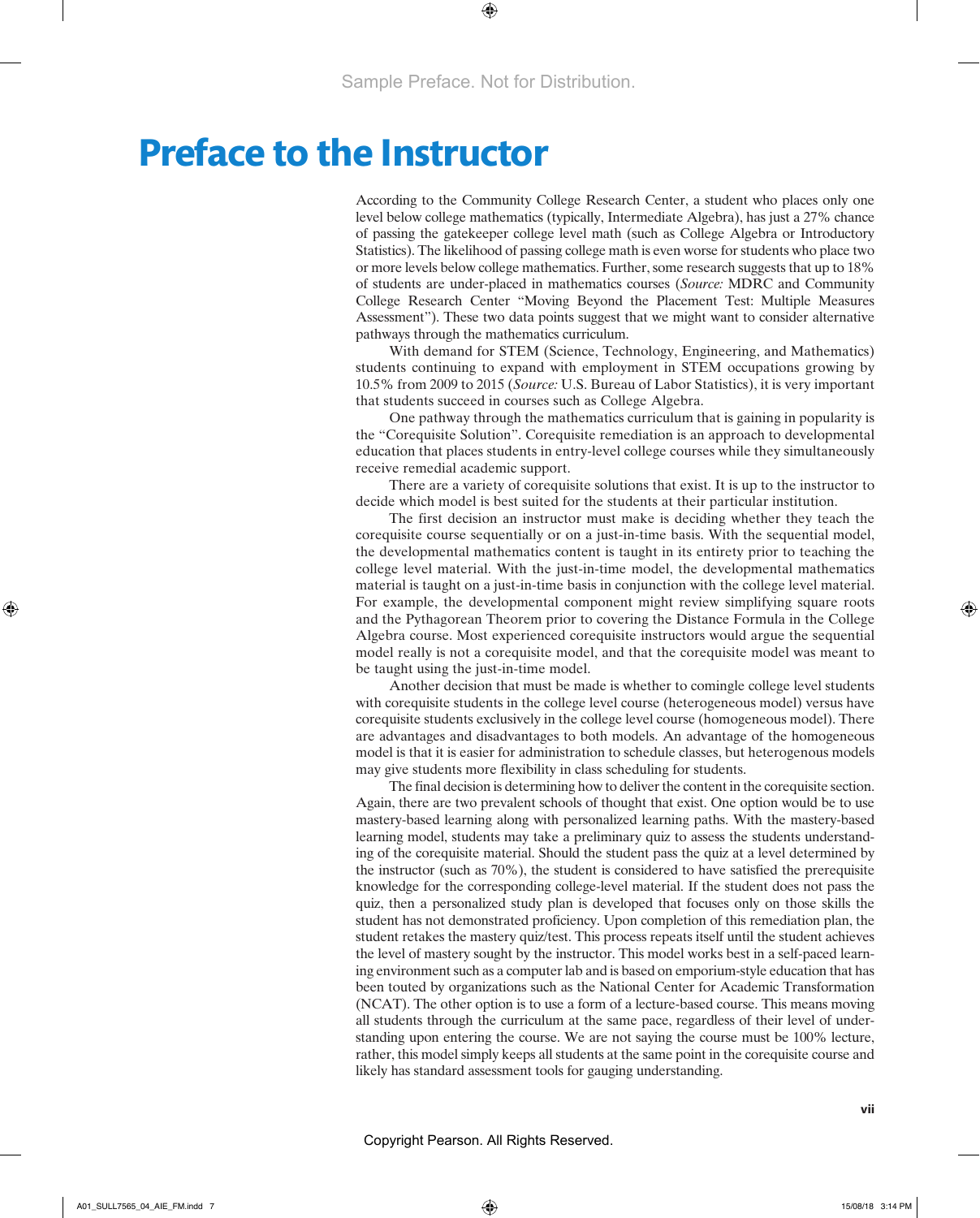Another factor to consider is whether there should be a single instructor for both the corequisite section and college-level section. The best option is to have the same instructor for both the corequisite and college-level sections because the instructor can adapt the pacing of both courses based on the needs of the students.

# **The Structure of the Corequisite Material**

*Corequisite Support for College Algebra: Concepts through Functions* provides the material necessary to have a successful corequisite College Algebra course. Each chapter in the corequisite text contains material that is needed to be successful in the corresponding chapter in *College Algebra*. Chapter R of the corequisite text (*Corequisite Support for College Algebra: Concepts through Functions 4e*) contains material that is review from College Arithmetic and Elementary Algebra. The material in this chapter forms the foundation for the rest of the corequisite course. We recommend students be given a mastery-based quiz for this content along with a personalized study plan because the students will have varied backgrounds and skill-sets upon entering the course. This will allow each student to proceed through the chapter based on their personal needs.

The material in Preparing for Chapter F of the corequisite support course is meant to be covered prior to (or while) covering the material in Chapter F of *College Algebra*. Below is a summary of the work flow.

- Complete Preparing for Chapter 1 of the corequisite support material prior to (or while) covering Chapter 1 of *College Algebra*.
- Complete Preparing for Chapter 2 of the corequisite support material prior to (or while) covering Chapter 2 of *College Algebra*.
- $\bullet$  And so on...

There is no additional corequisite material after Chapter 4 because there are no additional developmental math skills students need to acquire after Chapter 4 to be successful in College Algebra. *In Problems 8–10, solve each equation and verify your solution.* .<br>..

The presentation of the material in *Corequisite Support for College Algebra: Concepts through Functions 4e* is innovative. For example, the annotations are provided to the **left** of the arithmetic/algebra rather than the right, which is the practice in most texts. Because we read from **left to right**, placing the annotation on the left will make more sense to the student. It becomes clear that the annotation describes what we are about to do leg<br>!

#### **Solving a Linear Equation by Combining Like Terms EXAMPLE 3**

Solve the linear equation:  $3y - 2 + 5y = 2y + 5 + 4y + 3$ 

#### **Solution**

|       | $3y - 2 + 5y = 2y + 5 + 4y + 3$                                                             |
|-------|---------------------------------------------------------------------------------------------|
|       | $8y - 2 = 6y + 8$<br>Combine like terms:                                                    |
|       | Subtract 6y from both sides: $8y - 2 - 6y = 6y + 8 - 6y$                                    |
|       | $2y - 2 = 8$                                                                                |
|       | Add 2 to both sides: $2y - 2 + 2 = 8 + 2$                                                   |
|       | $2y = 10$                                                                                   |
|       | $\frac{2y}{2} = \frac{10}{2}$<br>Divide both sides by 2:                                    |
|       | $v = 5$                                                                                     |
| Check | $3y - 2 + 5y = 2y + 5 + 4y + 3$                                                             |
|       | Let $y = 5$ in the original equation: $3(5) - 2 + 5(5) \stackrel{?}{=} 2(5) + 5 + 4(5) + 3$ |
|       | $15 - 2 + 25 \stackrel{?}{=} 10 + 5 + 20 + 3$                                               |
|       | $38 = 38$ True                                                                              |
|       |                                                                                             |

Because  $y = 5$  satisfies the equation, the solution of the equation is 5, and the solution set is  $\{5\}$ .

Copyright Pearson. All Rights Reserved.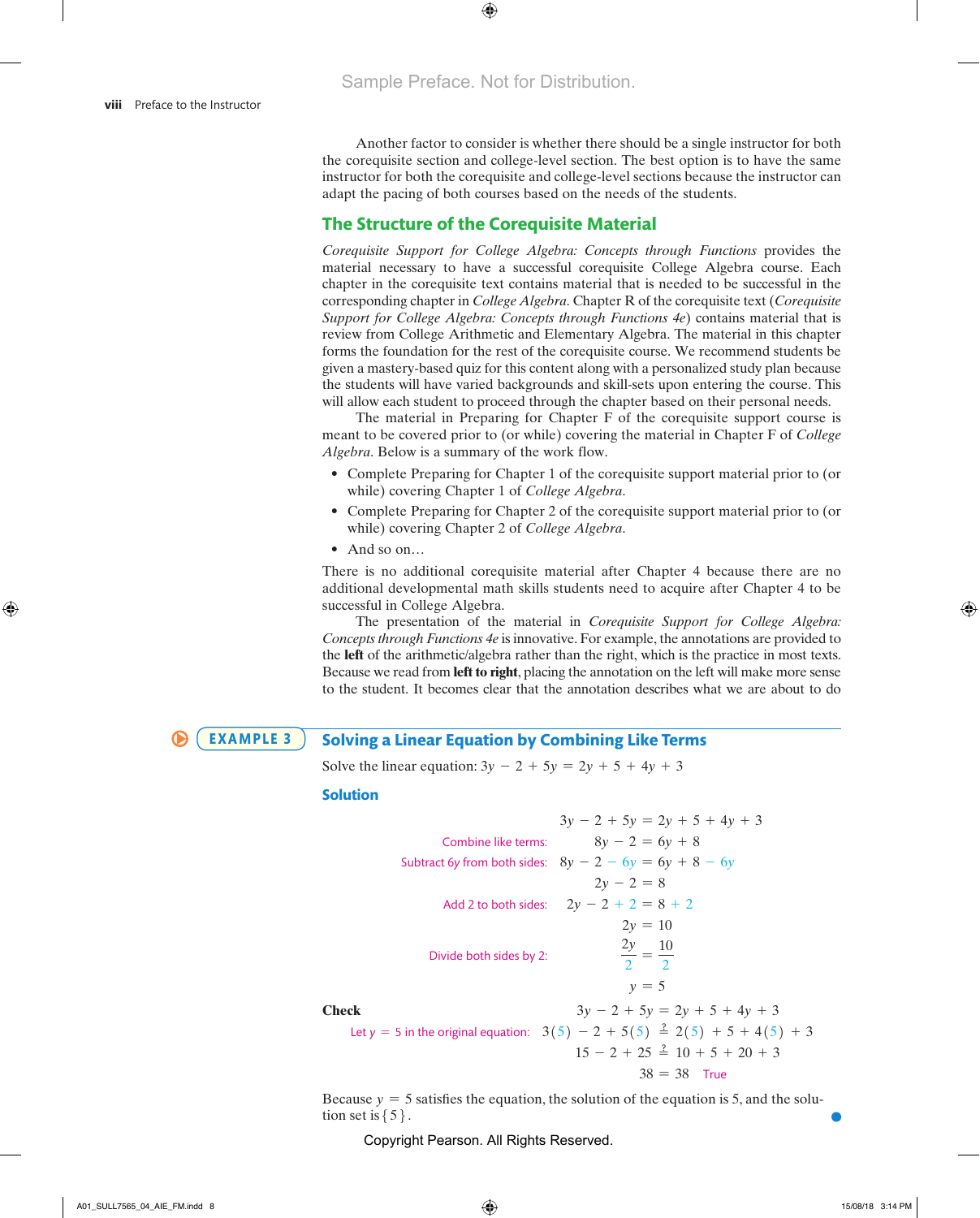instead of what was just done. The annotations may be thought of as the teacher's voice offering clarification immediately before writing the next step in the solution on the board.

each step in the problem-solving process in context so that the steps make more sense. There are also "How to" examples that provide a guided, step-by-step approach to<br>There are also "How to" examples that provide a guided, step-by-step approach to solving a problem. Students can then immediately see how each of the steps is employed.<br>
<u>In the steps</u> is employed. step, the middle column provides a brief annotation, as needed, to explain the step, and "How to" examples have a three-column format in which the left column describes a the right column presents the arithmetic/algebra. With this format, students can see

#### EXAMPLE 2  $\,$   $\,$   $\,$  How to Factor Out the Greatest Common Factor in a Polynomial **Step 3: Check** Use FOIL to

Factor out the greatest common factor:  $4a^2b^2 - 10ab^3 + 18a^3b^4$ nctor out the gre 18*a*<sup>3</sup>*b*<sup>4</sup>

#### **Step-by-Step Solution**

| <b>Step 1:</b> Find the GCF.                                                            | $GCF = 2ab^2$                                                                         |
|-----------------------------------------------------------------------------------------|---------------------------------------------------------------------------------------|
| <b>Step 2:</b> Rewrite each term as the product of the<br>GCF and the remaining factor. | $4a^2b^2 - 10ab^3 + 18a^3b^4 = 2ab^2 \cdot 2a - 2ab^2 \cdot 5b + 2ab^2 \cdot 9a^2b^2$ |
| <b>Step 3:</b> Factor out the GCF.                                                      | $= 2ab^2(2a - 5b + 9a^2b^2)$                                                          |
| <b>Step 4: Check</b>                                                                    | $2ab^2(2a-5b+9a^2b^2) = 2ab^2 \cdot 2a - 2ab^2 \cdot 5b + 2ab^2 \cdot 9a^2b^2$        |

$$
2ab^{2}(2a - 5b + 9a^{2}b^{2}) = 2ab^{2} \cdot 2a - 2ab^{2} \cdot 5b + 2ab^{2} \cdot 9a^{2}b^{2}
$$

$$
= 4a^{2}b^{2} - 10ab^{3} + 18a^{3}b^{4}
$$
So  $4a^{2}b^{2} - 10ab^{3} + 18a^{3}b^{4} = 2ab^{2}(2a - 5b + 9a^{2}b^{2}).$ 

Placed at the conclusion of most examples, the Quick Check exercises provide that mirror the example just presented, students get instant feedback and gain confidence in their understanding of the concept. All Quick Check exercise answers are provided in the answer section. students with an opportunity for immediate reinforcement. By working the problems

### **Quick**

- and *n* such that  $\frac{m \cdot n}{m} = c$  and  $\frac{m + n}{n} = b$ . **1.** When factoring a polynomial of the form  $x^2 + bx + c$ , find pairs of integers *m*
- **2.** *True or False*  $x^2 + 12x + 11 = (x + 11)(x + 1)$  True
- **3.**  $x^2 + 19x + 84 = (x + 12)(x + 7)$

7*z*(*z* - 2) 2*y*(3*y*<sup>2</sup> - 7*y* + 5) 2*m*<sup>2</sup> *In Problems 4 and 5, factor each polynomial.*

**4.**  $y^2 + 9y + 18$   $(y + 6)(y + 3)$  **5.**  $p^2 + 14p + 24$   $(p + 2)(p + 12)$ 

When the coefficient of the term of the term of  $\mathcal{A}$ 

**Factoring Objective Has at least one video that has been created by Michael Sullivan, III. The videos are often from his actual classroom lectures. This makes** The videos are under 12 minutes in length. For those objectives that require more than 12 minutes, we have multiple videos. Students are alerted to the availability of a Response (QR) code at the beginning of each section. There are also QR codes at the end of section exercises where underlined problems have complete video solutions. Every objective has at least one video that has been created by Michael the videos authentic and gives the viewer the sense of participating in the lecture. video with the **O** icon. The videos are available in MyLabMath or through a Quick All videos are captioned in English and Spanish.

problems are flagged with icons. **Problem Icons** In addition to the carefully structured categories of exercises selected

• Problems whose number is underlined have completed worked-out solutions found in MyMathLab.

Copyright Pearson. All Rights Reserved.



QR Code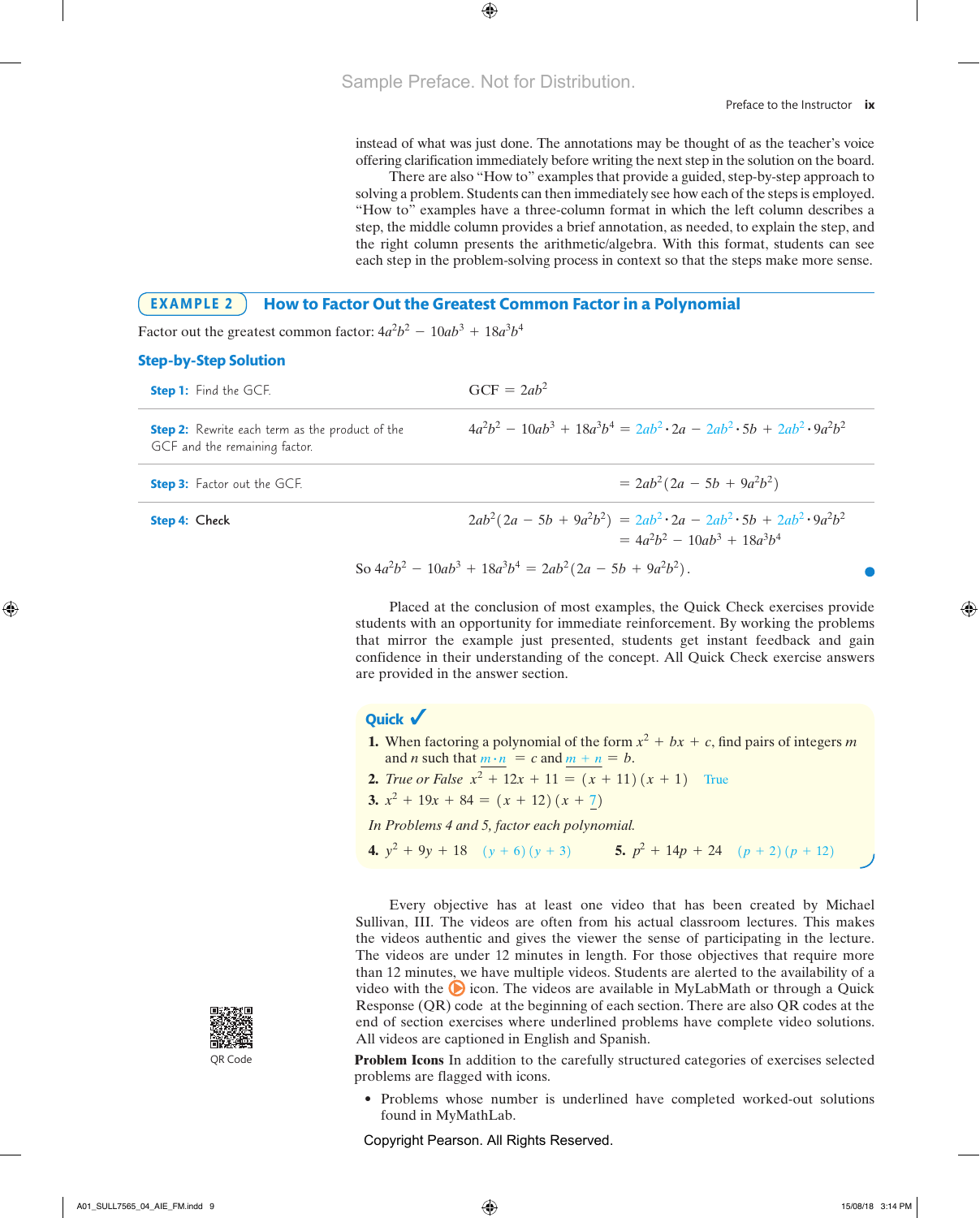- $\triangle$  These problems focus on geometry concepts.
- $\Box$  A calculator will be useful in working the problem.

# **The Learning Path**

As mentioned earlier, the learning path for students in a corequisite course is something that each individual instructor must decide upon. However, the course downloaded from Pearson has been developed by the authors and comes with the following learning path:

- **1.** For Chapter R, Elementary Algebra Review.
	- **a.** Student takes a diagnostic quiz on Sections R.1 through R.4. The material in these sections qualifies as an arithmetic quiz. If the student passes, the student then moves to taking a diagnostic quiz on Sections R.5 through R.10, which represents an Elementary Algebra quiz.
	- **b.** If the student does not pass the R.1-R.4 diagnostic quiz, then the student must complete a personalized homework for each section in which the student does not demonstrate mastery. For example, if the student demonstrates mastery on the Section R.1 material, then the student will not need to complete personalized homework for that section. However, if the student does not demonstrate mastery on Sections R.2, R.3, and R.4, then the student must complete the personalized homework for those sections before retaking the R.1-R.4 diagnostic quiz.
	- **c.** Once the student completes the arithmetic sections (R.1 to R.4), the student takes a diagnostic quiz on Sections R.5 to R.10 (Elementary Algebra). If the student passes the quiz, the student may move to Preparing for Chapter F. If the student does not pass the R.5-R.10 diagnostic quiz, then the student must complete a personalized homework for each section in which the student does not demonstrate mastery. For example, if the student demonstrates mastery on Sections R.5 and R.7, but not R.6, and R.8-R.10, then the student must complete personalized homework for Sections R.6 and R.8-R.10. Upon completion of the personalized homework, the student retakes the diagnostic quiz until mastery is achieved.
- **2.** Student works through an assignment for each section of Preparing for Chapter F.
- **3.** Student works through an assignment for each section of Preparing for Chapter 1.
- **4.** And so on.

Each assignment in the Preparing for chapters has two MyLabMath assignments.

- The first assignment is a multimedia assignment that incorporates the Author in Action lecture videos, the new applet discovery exercises, "How To" guided exercises, and the Quick Check exercises from the text. Recall, the Quick Check exercises follow many of the examples in the text. To assist students in utilizing the text, the Textbook learning aid for each Quick Check exercise will link directly to the corresponding example in the text. All learning aids, with the exception of "View an Example", will be available for this portion of the homework. Our experience as instructors has been that too many students rely on this learning aid while doing homework, thereby reducing the effect of homework as students simply mimic the View an Example content.
- The second assignment is based on the Skill Building and Mixed Practice exercises from the text. Skill building exercises are tied to objectives within the text, so the Textbook learning aid will link directly to the objective within the section. The idea is to reduce the amount of guidance provided to the student (compared with Quick Check exercises) so they are more responsible for identifying the problem type. The Mixed Practice exercises are based on multiple concepts learned within the section or text, so the Textbook learning aid is linked to the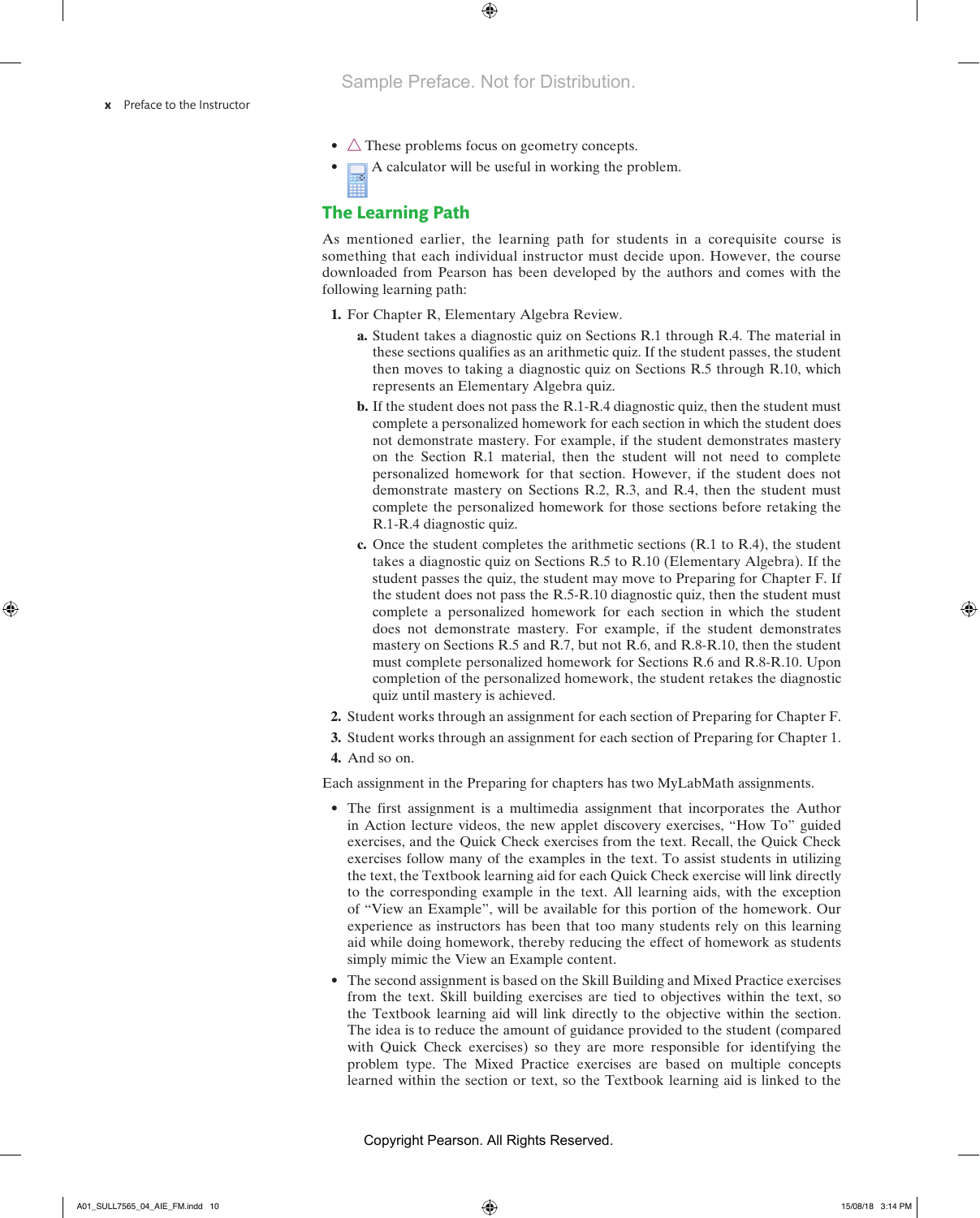section. The student must determine the problem type based on Quick Check and Skill Building exercise experience. The "View an Example" learning aid is disabled for this exercise set as well. Because this text has Skill Builder available in MyLabMath, you may consider reducing the number of exercises in the second assignment. By checking the Skill Builder box, the assignments will adapt to provide support exercises personalized to each student's needs.

Note: If you are using a mastery-based learning model, you will need to build quizzes (at either the chapter or section level to assess mastery of skills for each Preparing for chapter).

# **Study Skills**

In our experience as corequisite instructors, one of the main impediments to success for our students has been their lack of study skills. In fact, data based on Tennessee corequisite students compiled by the Tennessee Board of Regents showed that students who failed both their corequisite course and college-level course also only earned roughly 20% of all attempted college credits for all their courses, while students who passed both courses also earned roughly 85% of all attempted credits for all their courses. What does this suggest? It suggests that students who are not successful in corequisite courses tend not to be successful in any of their courses. These students can be described as not being college-ready (as opposed to academically ready). Therefore, corequisite courses must develop quality study skills in students. To address this, Jessica Bernards and Wendy Fresh developed innovative study skills videos. The following skills are addressed in the videos and are assignable within MyLabMath.

- 1. How Learning Math Is Different
- 2. Grit and Growth Mindset in Math
- 3. Resources Available for Help
- 4. Time Management
- 5. How to be an Effective Listener and How to Take Notes
- 6. How to Do Math Homework the Right Way
- 7. How to Study for a Math Exam
- 8. Overcoming Math and Test Anxiety

## **Classroom Activities**

For students to fully grasp mathematical concepts, they need to be active learners. With this in mind, we developed a variety of classroom activities for every section of the corequisite material. Activities such as station mazes, math scavenger hunts, matching activities, and math puzzles that engage the student and allow them to work together in a meaningful way to flush out misconceptions and gain a deeper understanding of the mathematical concepts. Additionally, each activity has instructor suggestions for implementing the activity such as group size, focus, and time. Theses are available in the Instructor Resource Tab of the MyLabMath course.

# **Course Dependencies**

Teaching a corequisite course is a delicate balancing act. The instructor must be sure the students have mastery of the corequisite content while also making sure the integrity of the corresponding college algebra course is maintained (and the course content is completed). Therefore, it is likely necessary for an instructor to begin some college algebra material even though the corresponding corequisite content is not complete. The table below lists sections in the corequisite course that should be mastered prior to introducing the corresponding college algebra material. A detailed table of contents for both the college algebra text and corequisite support text follows on the next page.